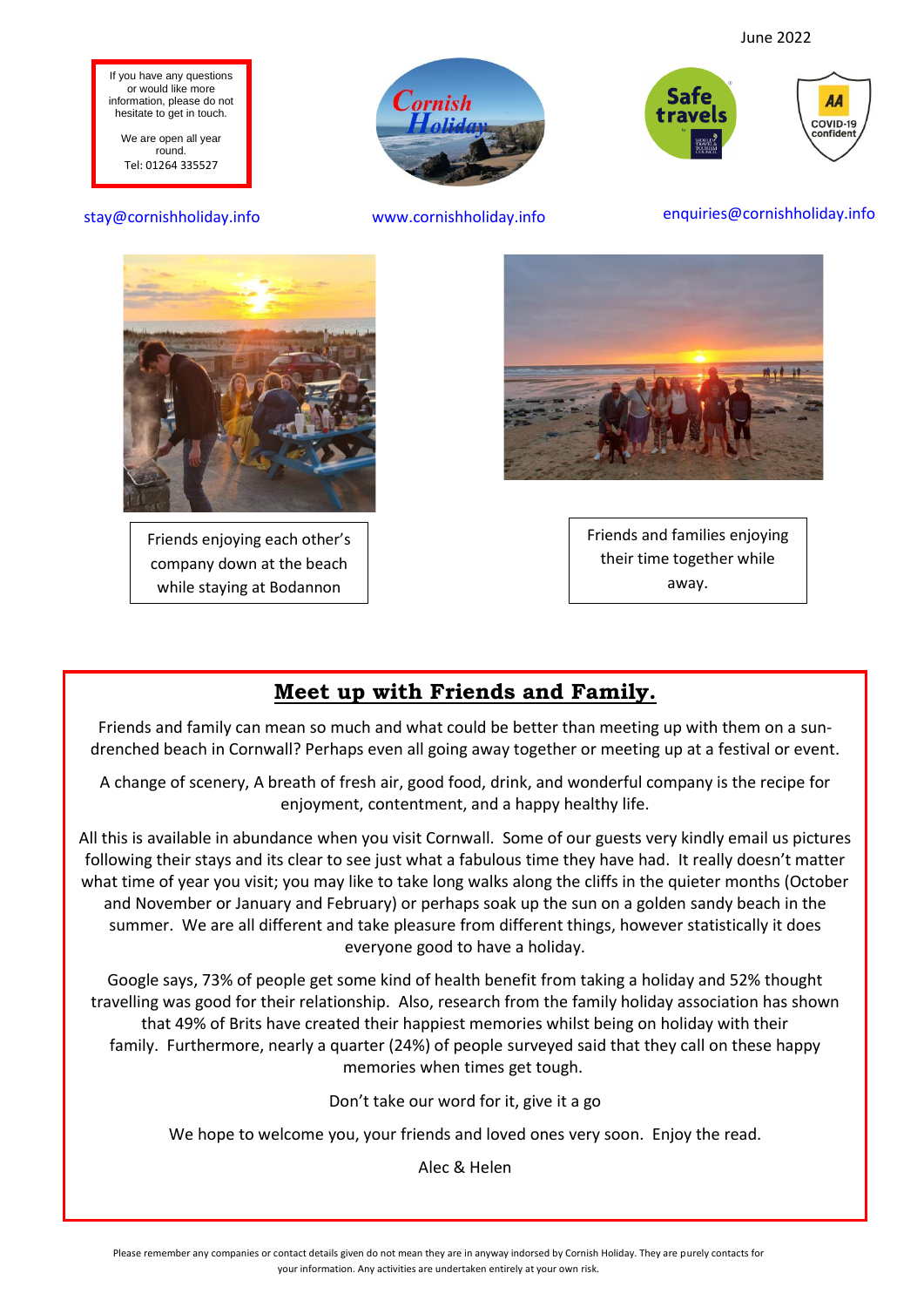June 2022

**AA** COVID-19 onfiden

If you have any questions or would like more information, please do not hesitate to get in touch.

We are open all year round. Tel: 01264 335527

I





### **Ensuring our content is of interest.**

We do hope you enjoy receiving our newsletters and find them both interesting and informative. Our aim is to continually evolve the service and communication we offer and love to receive feedback from you.

If there is anything you would like included in the newsletter, please do let us know and we will do our very best to include it.

If you have any friends or colleagues who you feel would like a copy, please do get them to get in touch so we can add them to the email list.

If at any time you feel you would no longer like to be on the email list, obviously we would be very sorry to see you go but you can always unsubscribe at the foot of this email.

### **Are you an employer or employee?**

### **Cornish Holiday are committed to working with you and helping your employees.**

Following the pandemic and being locked down we now find ourselves with rapidly increasing energy bills, high inflation and prices going up everywhere.

Holidays are probably the last thing on everyone's mind, and at Cornish Holiday we totally understand that, but also recognise the need to relax and recharge your batteries.

From an employer's point of view, it's important that your staff are refreshed and in good spirits to perform at their best.

From an employee's point of view, you need time with the family to get away, see different things, relax and enjoy each other's company so you are able to withstand the rigours of everyday life and give your best to the organisation you work for.

At Cornish Holiday we value working with companies and employers. We have offered a lot of organisations 10% discount to give their employees if they book direct with us. If your company is not on the list, please contact us and we will gladly add you.

If you work for one of the organisations on the list, please book direct with us or through our website and we will be very pleased to apply the discount to your holiday.

The companies we currently offer a discount to are:-

Blue Light Card Holders, Oxford Hospital NHS Trust, Thames Valley Police (Kidlington), Midcounties Co-OP, RM Group, BMW Group, Science & Technology Council Didcot, Taylor and Francis, Field Sales Solutions, Williams Advanced Engineering, Owen Mumford, Fresh Direct, Cherwell District Council, Infenium UK Limited, CPM UK (Thame), Linkedin, Prodrive, Wiley, Ashtead Group & Associated British Foods, Citigate, Astra Zeneca & Aviva & BAE Systems, Balfour Beatty, Barclays & Barratt Developments, Bellway Plc, BHP Group, BP Group, BT Group, Bunzl Plc, Capita Plc, Carnival Plc, Centrica, Cineworld, Compass Group & Computer Centre PLC, CNH Industrial, Cushman & Wakefield., Direct Line, Dixons Carphone Warehouse, Drax Group, Keyworker Discounts UK, Defence Discount Service, British Forces Discount, D S Smith PLC, Easy Jet, Entain Plc, Ferguson Plc, First Group Plc, Fraser Group Plc, G4S Plc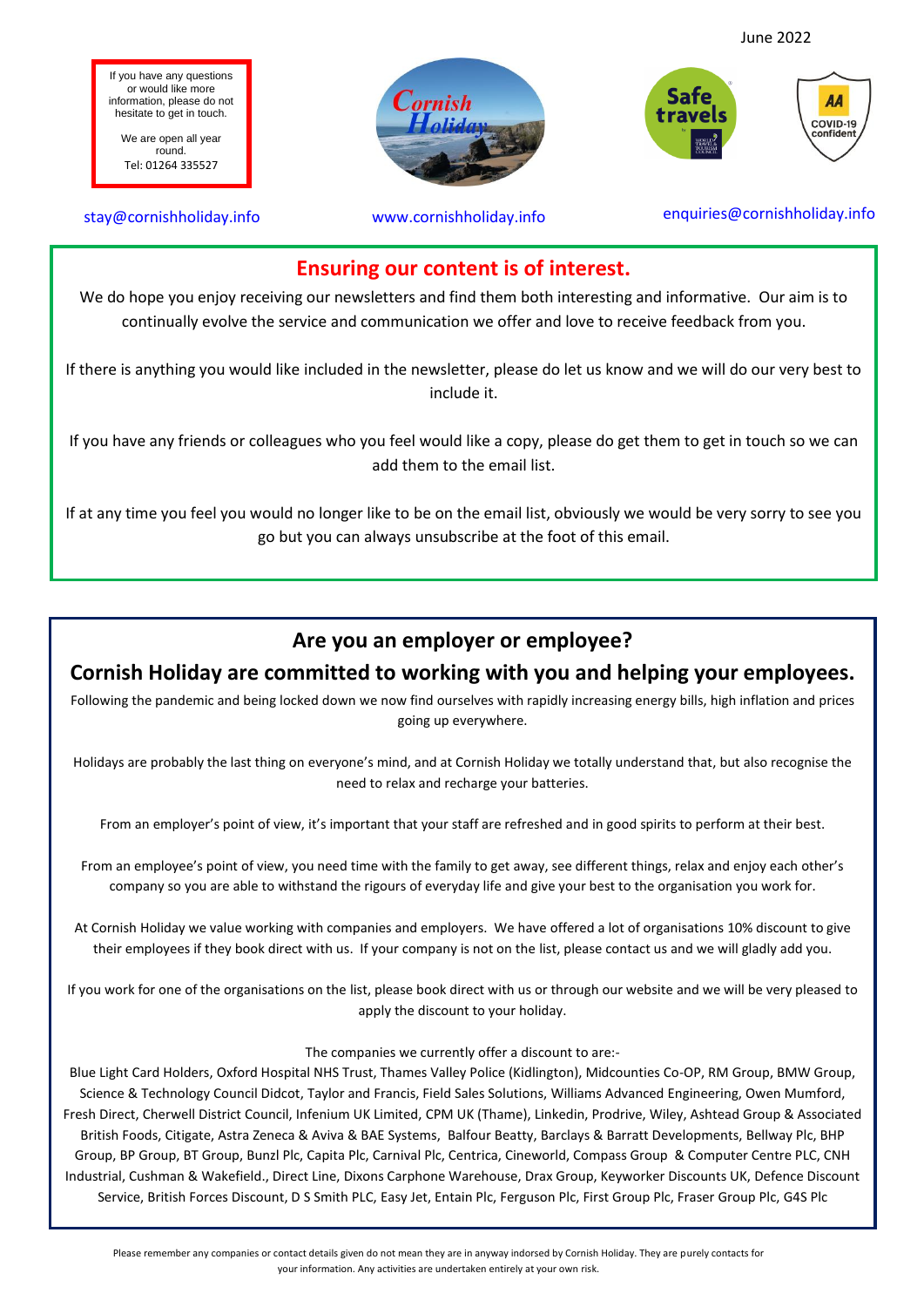

to Matt and Kellie at Kernow Electric Heating for another excellent and very professional job.

Also the hall and all the upstairs lighting has recently been updated with stunning, energy efficient lights.

If you would like to enjoy this outstanding property just 400m from the beach or find out more about any of our other fabulous properties please visit our website [www.cornishholiday.info](https://l.facebook.com/l.php?u=http%3A%2F%2Fwww.cornishholiday.info%2F%3Ffbclid%3DIwAR3Pe53K0Xp71_N7nQKCqj--gXTVGvQNkQS5y9DnTx2csnvaHPwsEkGZ00E&h=AT0KajEm7PWv_DXLMPMucOoI-hYiPAMPrp1Z3Bbcvd6sZRBfAI1C_uXWNIoCSwqOKZq0BHeWhD-h4dkxhFjcJX61UQ-jDftSMZQaMsCpIoEfgcwzE_csqv1fjl02oilqJA&__tn__=-UK-R&c%5b0%5d=AT3Xh53tU33YU0XaPbthdsq_04vxR4wUffZUpKECmJAOuHJ8cD7sQkfC9xGzEmMI2pTo9sT3kOKsnS3KX21bLQB_H5-8I_JD6QAnstmr-ZdtQooVFtu2vBh53fK3M5h9yAhpn_gGRcVBIL9F1kmFLaiEwtO7JxANX_E0Yq78vm-qFQ)



Alternatively, please contact us direct to find out more.

enquiries@cornishholiday.info

01264 335527





### **Exciting things happening in Cornwall!**

There is always so much going on in Cornwall no matter what the time of year. There are just too many to mention so below are just a few, but you can find out what's happening and when by googling, also here are a couple of good website to look at:-

<https://www.visitcornwall.com/whats-on>

<https://cornwall365.com/>

9th June 2022 to 11th June 2022 – Royal Cornwall Show at Wadebridge. <https://royalcornwallshow.org/>

10th August 2022 to 14th August 2022 – Boardmasters <https://www.boardmasters.com/>

23rd September 2022 to 25th September 2022 – Mini Squadrons Cornwall. [https://www.eventbrite.co.uk/e/sw-mini-squadrons-cornwall-show-2022-tickets-](https://www.eventbrite.co.uk/e/sw-mini-squadrons-cornwall-show-2022-tickets-256634138617)[256634138617](https://www.eventbrite.co.uk/e/sw-mini-squadrons-cornwall-show-2022-tickets-256634138617)

9th April 2022 to 30th October 2022 – Shackletons Legacy [https://www.visitcornwall.com/whats-on/exhibitions/south](https://www.visitcornwall.com/whats-on/exhibitions/south-coast/charlestown/shackleton%E2%80%99s-legacy)[coast/charlestown/shackleton%E2%80%99s-legacy](https://www.visitcornwall.com/whats-on/exhibitions/south-coast/charlestown/shackleton%E2%80%99s-legacy)

 [https://www.cornwallwildlifetrust.org.uk/open-](https://www.cornwallwildlifetrust.org.uk/open-gardens?utm_medium=referral&utm_source=visitcornwall.com&utm_campaign=listing)24th April 2022 to 4th September 2022 – Cornwall Wildlife Gardens. [gardens?utm\\_medium=referral&utm\\_source=visitcornwall.com&utm\\_campaign=listing](https://www.cornwallwildlifetrust.org.uk/open-gardens?utm_medium=referral&utm_source=visitcornwall.com&utm_campaign=listing)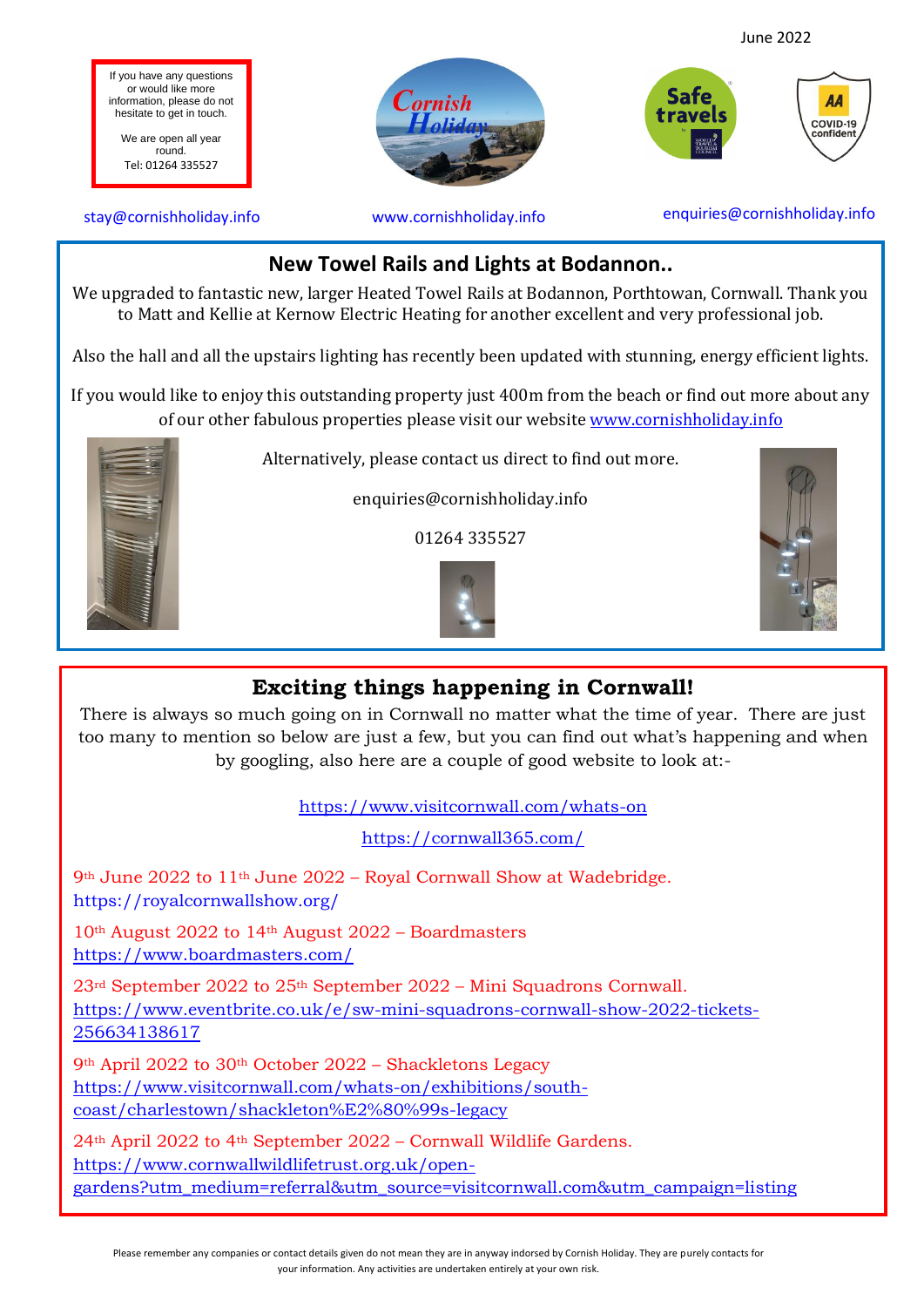

### **September – Motorsport Month in Cornwall.**

Cornwall is famous for its scenery, food and golden beaches but did you know that it also has a thriving motorsport community with a wide variety of events taking place throughout the year. This has culminated in showcasing some of the best events on both two and four wheels throughout the month of September, now known as Motorsport Month,. This includes the Watergate Bay Sprint.



**Planned for 17th / 18th September 2022**



# *CORNISH MOTORSPORT AT ITS BEST*

Nestled on the stunning and highly popular North Cornwall coast between Newquay and Padstow, after making history in 2018 as a Hillclimb, the two-day closed road speed event became a Sprint in 2021 and that format continues in 2022. Watergate Bay Sprint provides competitors with a unique closed-road challenge and spectators with superb viewing.

Camel Vale Motor Club will support Watergate Bay Motorsport in 2022, helping to organise the popular Watergate Bay Sprint planned for 17 & 18 September.

- Newquay Auto Club and Plymouth Motor Club who have organised the event since its inception Camel Vale Motor Club, based in Bodmin will join forces with Truro & District Motor Club, in 2018, pooling their wealth of experience and knowledge together to organise this spectacular sprint after it originally starting life as a Hillclimb.





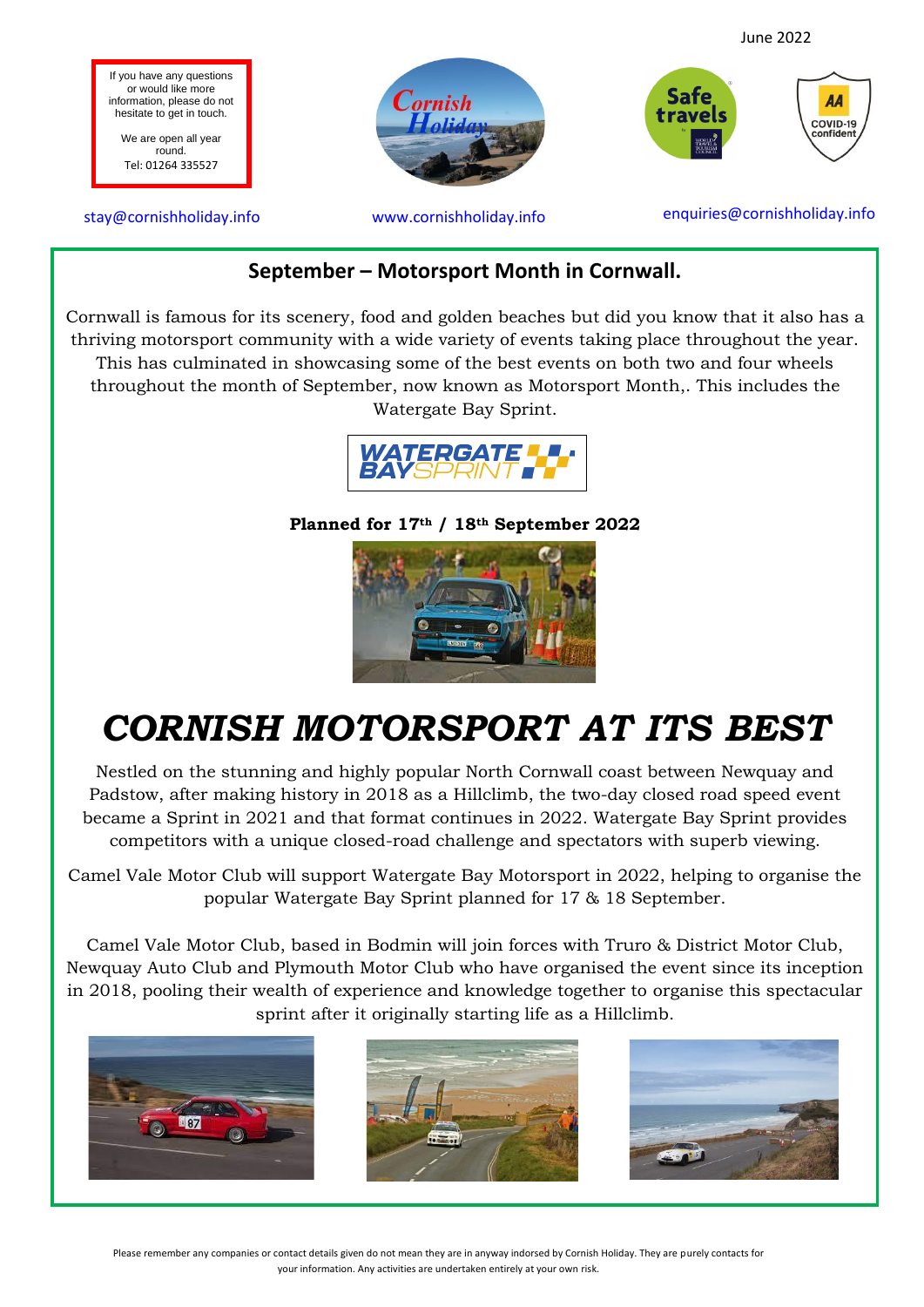



### **Sensational short break Summer offer at Bodannon.**

### Sensational Summer Short Break Offer!

Book direct to receive 15% off 4 nights and 10% off 3 nights throughout June at Bodannon, just 400m from Porthtowan Beach and the Southwest Coast Path, Cornwall.

Visit our website to find out more, check availability and book direct with just a deposit. Your discount is then applied when the final balance is due.

There are limited dates available so please act quickly.

[https://cornishholiday.info/properties/bodannon-self-catering-accomodation-porthtowan](https://cornishholiday.info/properties/bodannon-self-catering-accomodation-porthtowan-cornwall/)[cornwall/](https://cornishholiday.info/properties/bodannon-self-catering-accomodation-porthtowan-cornwall/)

To find out more contact us on:

enquiries@cornishholiday.info

01264 335527

#### **Our guests are really loving 100 Hengar Manor.**

Just take a look at these fabulous reviews. 10, 10, 10.

If you would like to stay at 100 Hengar Manor please take a look at our website where you can find out more, check availability and book your stay.

| <b>Guest reviews</b>                                                                                    | Sort reviews by: Newest first                                                           | Ó  |
|---------------------------------------------------------------------------------------------------------|-----------------------------------------------------------------------------------------|----|
| Janos<br><b>UB</b> United Kingdom<br>户<br>Standard Apartment<br>曲<br>3 nights - May 2022<br>69<br>Group | Reviewed: 24 May 2022<br>Exceptional<br>There are no comments available for this review | 10 |
| Emma<br><b>United Kingdom</b><br>冎<br>Standard Apartment<br>曲<br>4 nights - April 2022<br>88<br>Family  | Reviewed: 27 April 2022<br>Amazing!<br>There are no comments available for this review  | 10 |
| Anonymous<br><b>BB</b> United Kingdom                                                                   | Reviewed: 9 April 2022<br>Family fun                                                    | 10 |
| 7 nights - April 2022                                                                                   | C - Excellent accommodation fully stocked and very spacious. Highly recommended.        |    |
| 88<br>Family                                                                                            |                                                                                         |    |

# **Contact Details.** [www.cornishholiday.info](http://www.cornishholiday.info/) [Enquiries@cornishholiday.info](mailto:Enquiries@cornishholiday.info) 01264 335527

Please remember any companies or contact details given do not mean they are in anyway indorsed by Cornish Holiday. They are purely contacts for your information. Any activities are undertaken entirely at your own risk.